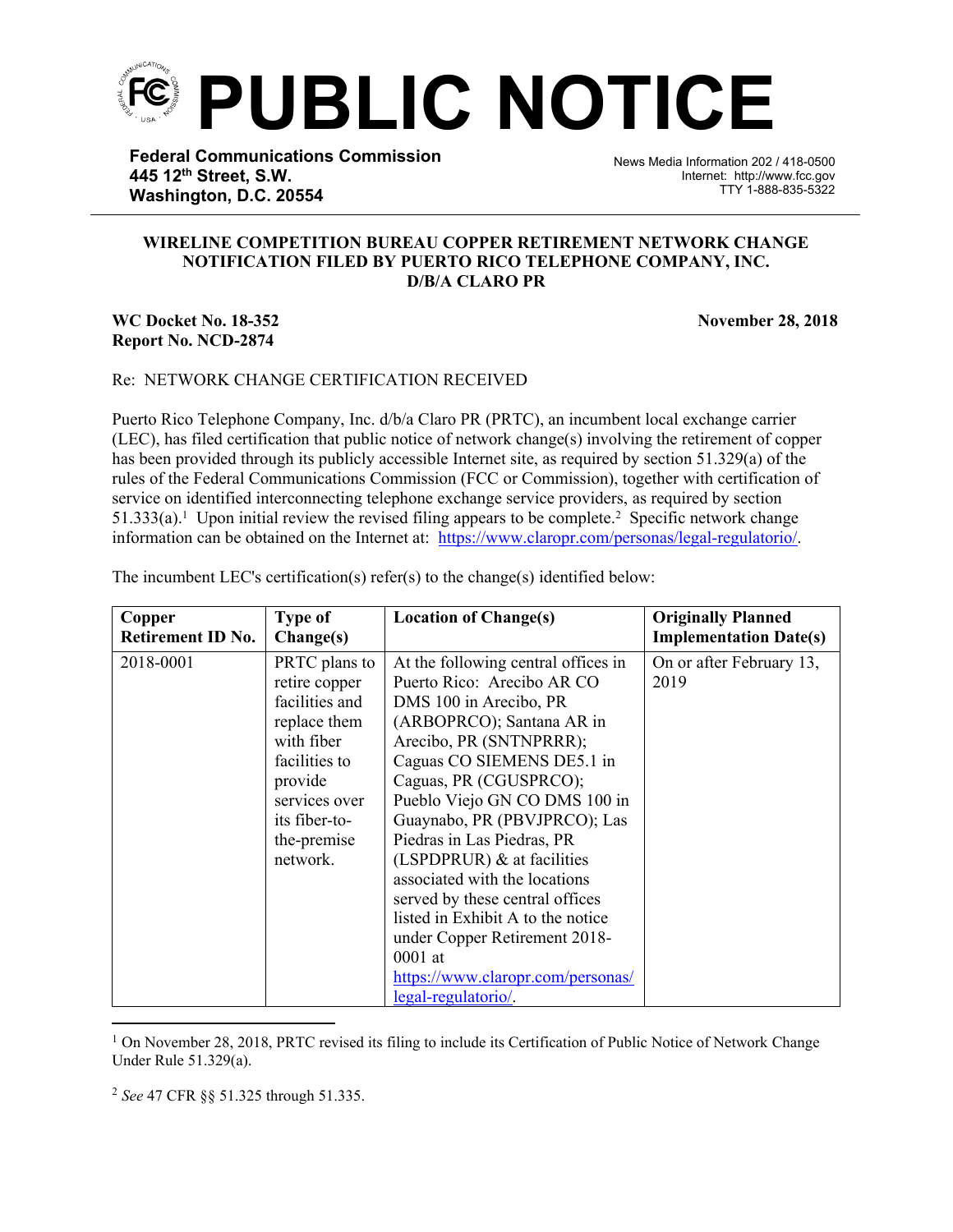Incumbent LEC contact: Mario Barrera Chief Operations Officer PRTC 1500 Roosevelt Avenue Guaynabo, PR 00920 Phone: (787) 749-2087

An objection to an incumbent LEC's copper retirement notice may be filed by an information service provider or telecommunications service provider that directly interconnects with the incumbent LEC's network. Such objections must be filed with the Commission, and served on the incumbent LEC, no later than the ninth business day following the release of this Public Notice.<sup>3</sup> The effective implementation date(s) of network changes referenced in standard copper retirement notices are subject to the FCC public notice periods described under section 51.333(b)(2).<sup>4</sup> For purposes of computation of time when filing a petition for reconsideration, application for review, or petition for judicial review of the Commission's decision, the date of "public notice" shall be the later of 90 days after the release date of this Public Notice, or the release date of any further public notice or order announcing final action, as applicable. Should no petitions for reconsideration, applications for review, or petitions for judicial review be timely filed, the proceeding listed in this Public Notice shall be terminated, and the docket will be closed.

Information service providers and telecommunications service providers that directly interconnect with the incumbent LEC's network may file objections, and other interested parties may file comments, regarding this network change notice using the Internet by accessing the ECFS: [http://apps.fcc.gov/ecfs.](http://apps.fcc.gov/ecfs) Filers should follow the instructions provided on the Web site for submitting comments. Generally, only one copy of an electronic submission must be filed. In completing the transmittal screen, filers should include their full name, U.S. Postal Service mailing address, and the applicable docket number. Interested parties also may comment on this network change notice by sending an e-mail to [NetworkChange@fcc.gov.](mailto:NetworkChange@fcc.gov) The subject line of the e-mail must include the correct NCD Report Number or docket number in order for the comments to be considered in conjunction with this proceeding. All information submitted including names and addresses will be publicly available via the web.

Parties who choose to file paper copies must file an original and one copy of each filing. Such filings can be sent by hand or messenger delivery, by commercial overnight courier, or by first-class or overnight U.S. Postal Service mail. All filings must be addressed to the Commission's Secretary, Office of the Secretary, Federal Communications Commission. All hand-delivered or messenger-delivered paper filings for the Commission's Secretary must be delivered to FCC Headquarters at 445 12th Street, S.W., Room TW-A325, Washington, D.C. 20554. The filing hours are Monday through Friday, 8:00 a.m. to 7:00 p.m. All hand deliveries must be held together with rubber bands or fasteners. Any envelopes and boxes must be disposed of before entering the building. Commercial overnight mail (other than U.S. Postal Service Express Mail and Priority Mail) must be sent to 9050 Junction Drive, Annapolis Junction, MD 20701. U.S. Postal Service first-class, Express, and Priority mail must be addressed to 445 12th Street, S.W., Washington, D.C. 20554.

<sup>3</sup> *See* 47 CFR § 51.333(c).

<sup>4</sup> *See* 47 CFR § 51.333(b)(2). In the absence of filed objections, a notice of copper retirement usually will be deemed final on the 90th day after the release of the Commission's public notice of the filing pursuant to section 51.333(b)(2). However, notice of copper retirement involving facilities that are not being used to provision services to any customers, usually will be deemed final on the 15th day after the release of the Commission's public notice of the filing. *Id*.